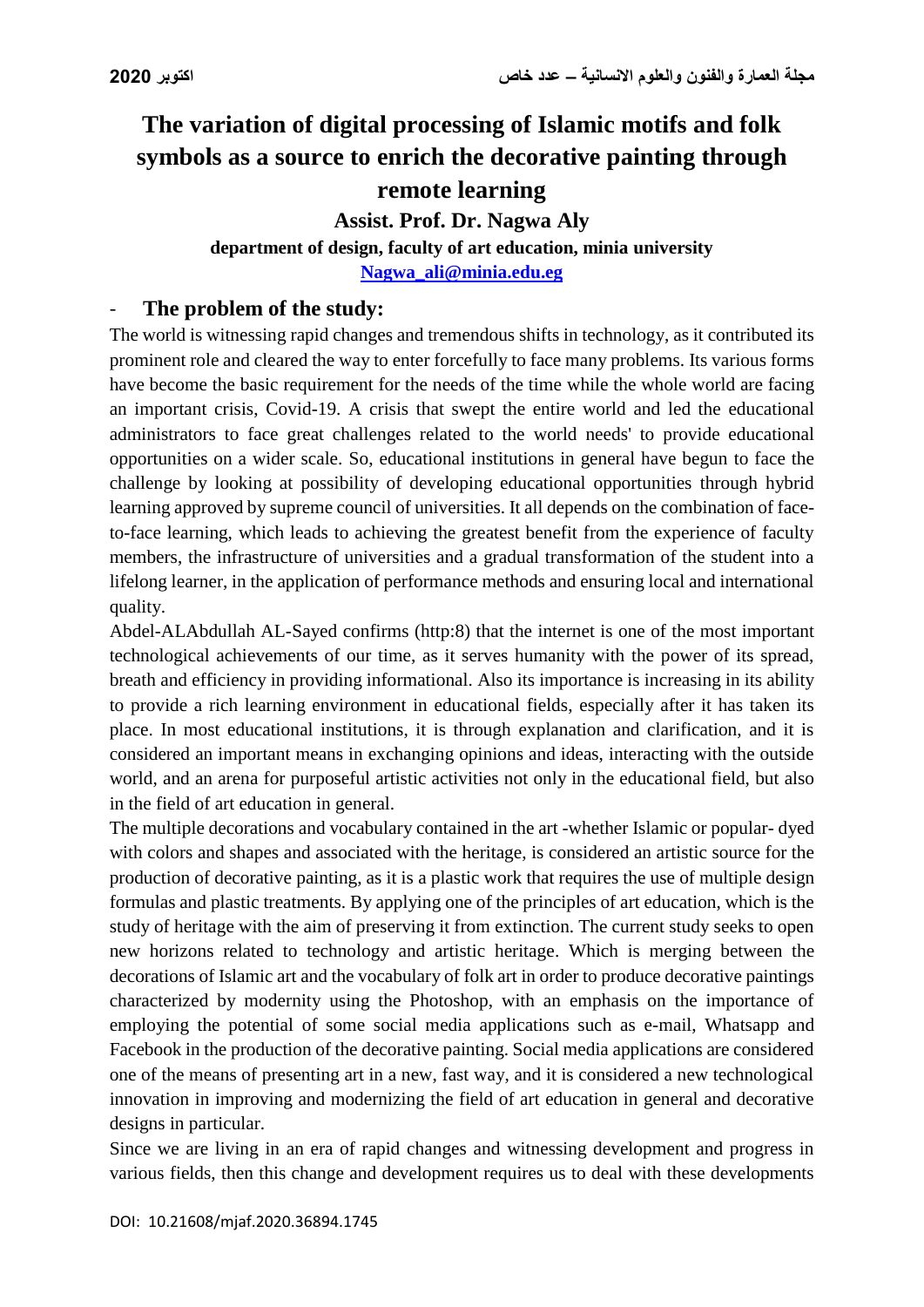in a positive way, aiming to improve the educational process and face the emerging crisis. Hence, the current study is based on understanding the relationship between the diversity of digital treatments of Islamic motifs and popular vocabulary through Photoshop, an attempt to employ some social media applications in the production of decorative paintings for the individuals of the study sample.

#### - **The study problem:**

What is the potential for the diversity of digital treatments of Islamic motifs and popular vocabulary to enrich decorative painting from a distance?

The answer to this main question of the study requires the answer to the following subquestions.

1- To what extent is it possible to produce decorative panel based on Islamic motifs and popular vocabulary through the diversity of digital processing methods?

2- How can the diversity of digital processors be used to enrich the decorative painting through social media applications?

#### The importance of the study:

This study has a special importance that can be explained as follows:

1- Opening new horizons for linking contemporary thoughts with heritage by combining Islamic art motifs and popular vocabulary with the aim of producing modern decorative paintings.

2- The current study may contribute to enrich the decorative painting by employing some social media applications as a starting point for conducting research and other studies.

#### The objectives of the study:

The current study aims to verify the following:

1- Reaching plastic solutions and formulas for the decorative painting by combining Islamic motifs with popular vocabulary.

2- Creating a decorative painting based on the diversity of modification methods and merging between Islamic motifs and popular vocabulary. Digitally enrich the decorative painting through social medial applications.

#### - **The method of the study:**

#### **The current study follows the descriptive analytical and quasi-experimental approach as following:**

First: The descriptive analytical approach through:

1- A brief descriptive study of elements and features of Islamic motifs and popular vocabulary.

2- A study of the capabilities of Photoshop program and some of its digital processors.

3- A study of distance learning system (a synchronous and a synchronous learning) through some social media applications.

Second: The quasi- experimental approach, as following:

1- Selecting the study sample and applying the tools by choosing one group deliberately in order to evaluate their artistic works after performing the technical experiment.

2- Extracting plastic units from the Islamic motifs elements.

3- Applying diversity methods in digital treatments to Islamic motifs and popular vocabulary.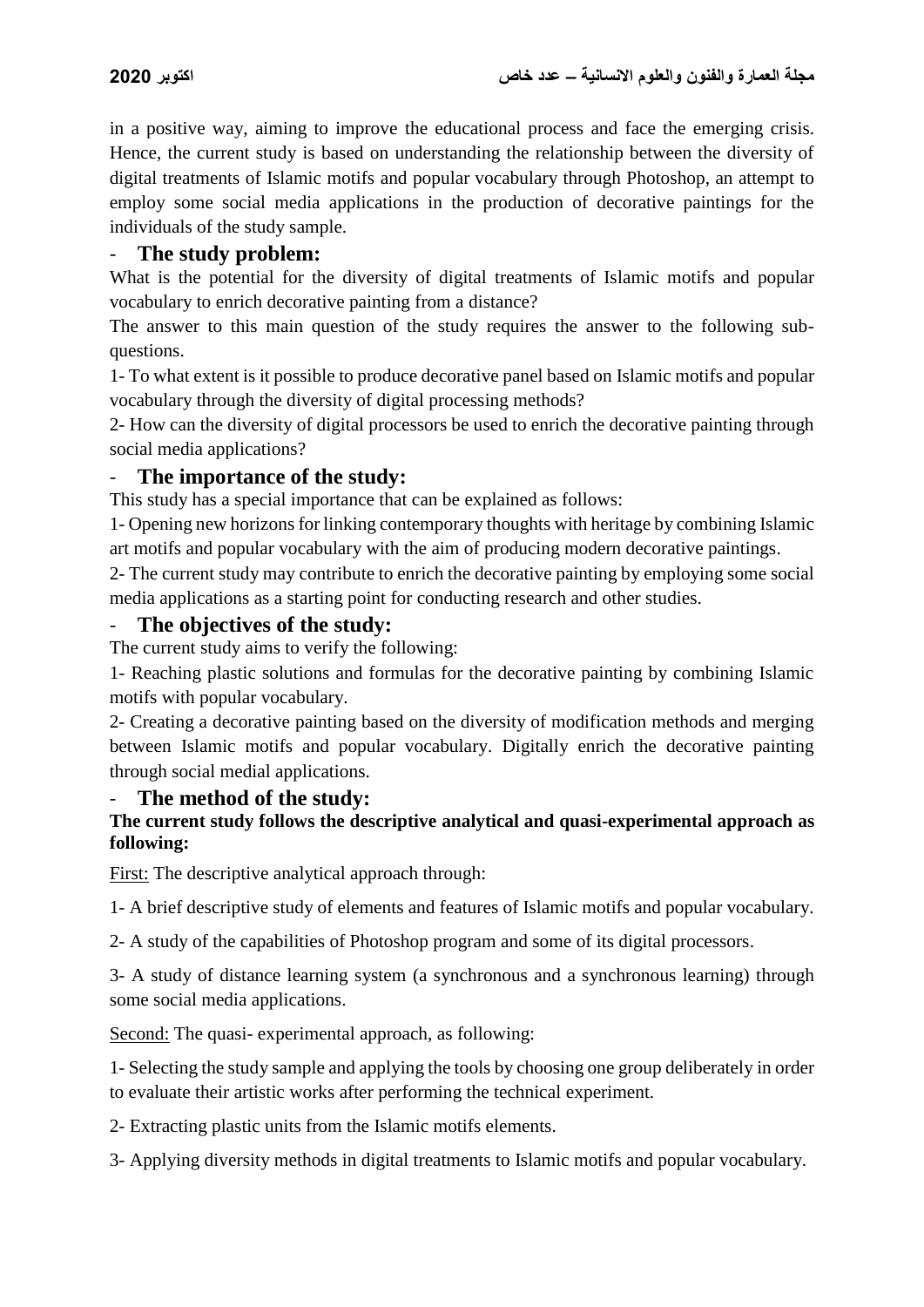4- Integration of Islamic motifs and popular vocabulary and producing designs through Photoshop.

5- Producing decorative panel based on diversity in digital technologies using Photoshop, by communicating with the study sample through some of social media applications.

## - **The study hypotheses:**

1- There is a positive impact of using various methods of digital processors and combining Islamic motifs with popular vocabulary of the skills of creating decorative paintings.

2- The possibility of reaching plastic solutions and formulations for the decorative panel through some social media applications.

## The study procedures:

1- The combinations of decorative units and popular vocabulary by using the Photoshop program to produce a set of proposed designs based on the methods of diversity for digital treatments of Islamic motifs and popular vocabulary by selecting some of them in the implementation of applications (the product of the student sample) according to the terms of the arbitration card.

2- Conducting digital treatments of Islamic motifs and popular vocabulary in order to enrich the decorative painting.

3- Following the students sample through some social media applications represents in (Whatsapp, e-mails, and Facebook) for the purpose of interactions. Also communicating with the student sample regularly, whether in teams or individually, responding to their various questions and inquiries as well as directing and providing solutions to some of the problems which may face them during implementation.

4- Presenting the results of the experiment to a specialized committee of professors to evaluate them according to the terms of the evaluation card prepared by the researcher for this purpose.

5- Conducting the necessary statistical treatments for the data obtained from the evaluations of the arbitrators to reach the results.

6- Analyzing the results in light of the objectives and assumptions of the study.

## - **The limits of the study:**

The study boundaries are divided into human boundaries, time limits and objective boundaries. Human limits: The study was applied to students (study sample) consisting of 12 male and female students.

Time limits: The study is limited to master's graduate students (optional course design) in the second semester of the academic year 2019/2020.

Objective boundaries: limited to finding solutions and diversity into the plastic formulas of the decorative panel through the combination of Islamic motifs and popular vocabulary using Photoshop cc6 program, and some social media applications represented in (e-mail, Whatsapp, Facebook) as following:

1- Study and extract methods of digital processors for (Photoshop program cc6).

2- Utilizing the merging between Islamic motifs and popular vocabulary to produce and enrich the decorative painting.

3- Creating decorative panels based on the combination of Islamic motifs and popular vocabulary through some social media applications (Whatsapp, e-mail, Facebook).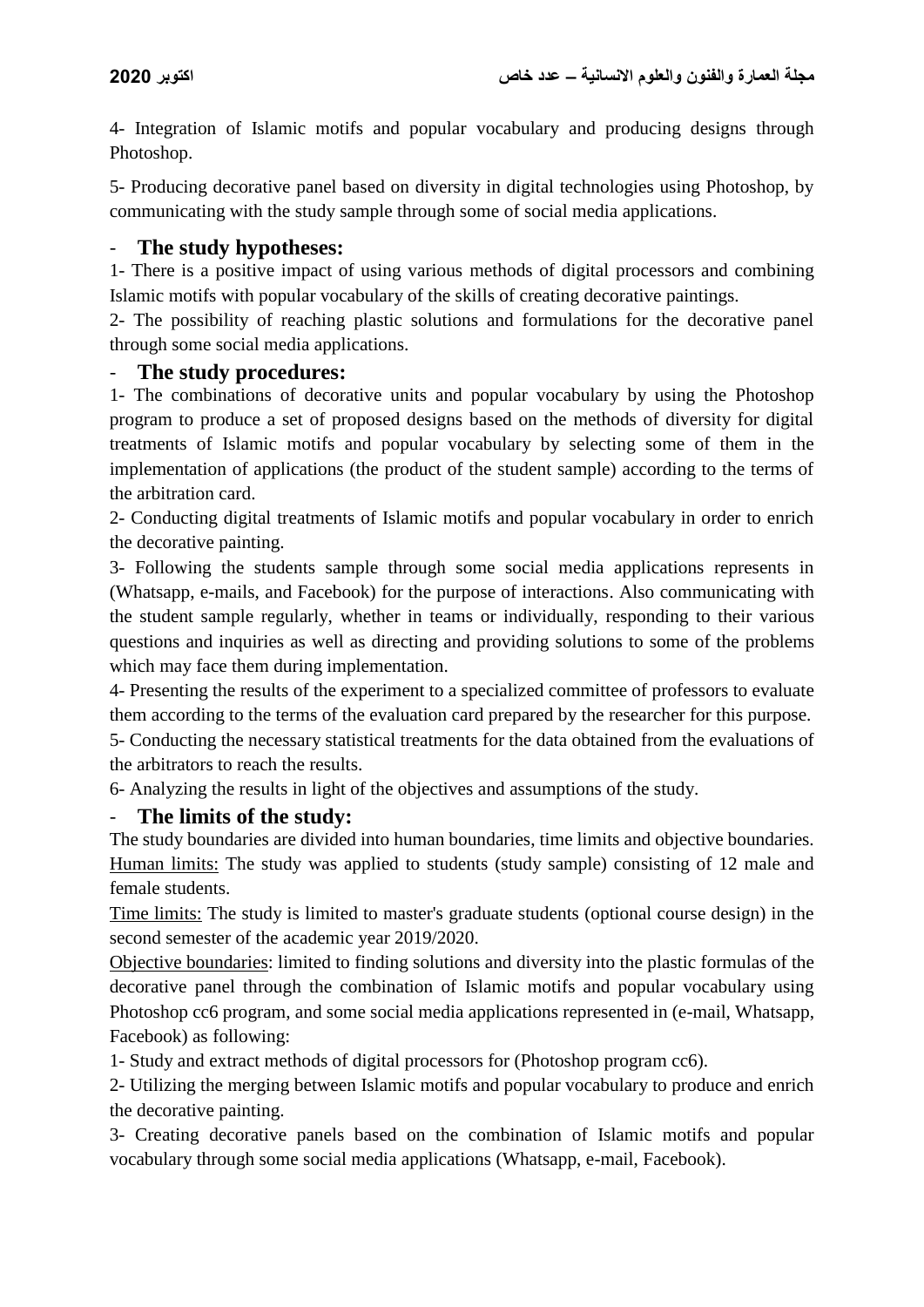4- Experimentation in the study is limited to the performance of (student experience), in which the researcher applies the experiment to the study sample students; 12 male and female students out of 17 students.

#### The tools of the study:

The current study relies on the following tools:

1-Experimental treatment subject:

It is concerned with the study experience, as it includes training students on some digital treatments for the Photoshop program such as adjusting colors, brightness and contrast, adjusting filters, and making masks with the aim of producing decorative paintings based on the combination of Islamic motifs and popular vocabulary. This to be used in the production of decorative paintings through Photoshop by employing some social media applications.

2-The evaluation tool; represented in:

A) Technical performance test: aims to identify the students' ability (student sample) and the extent of students' knowledge of digital processors, their diversity, methods of using them and employing them inartistic work, through the Photoshop program, with the aim of applying some digital treatments to create decorative panels based on merging between Islamic motifs and popular vocabulary.

B) Student business evaluation card (study sample): The researcher used the decorative painting evaluation card (a product of the student experience) for its design as previous studies and technical references, which deal with digital techniques of the Photoshop program and plastic. The construction values in the field of decorative painting were viewed to come up with items suitable for evaluating the work of the study experience.

## **- The results of the study:**

The researcher was able to reach several results in the light of the achievements of the objectives and assumptions of the study as following:

1- It was possible to reach a decorative painting characterized by modernity through the combination of Islamic motifs and popular vocabulary. Referring that the study of heritage is one of the goals of art education to preserve it from disappearing and to reach new ideas that are authentic and contemporary.

2- The results showed that social media apps contribute to the production of non-traditional decorative paintings through simultaneous and asynchronous learning.

3- Finding new entrances, such as social media apps, as a source of motivations for students to practice multiple formations of decorative paintings.

4- It's not possible to rely completely on social media apps in distance learning, as it doesn't serve all the aspects of educational process at a distance. Also, the combination between remote learning and face-to-face learning helps in solving many crisis that may face the educational process and those in charge of it.

## The recommendations of the study:

1- Delve into the study and analysis of Islamic motifs and popular vocabulary as a formative value and a rich source for the designer, and reformulate them in various ways.

2- The necessity of making use of the diversity of digital technical treatments and employing them in the integration of elements of artistic work.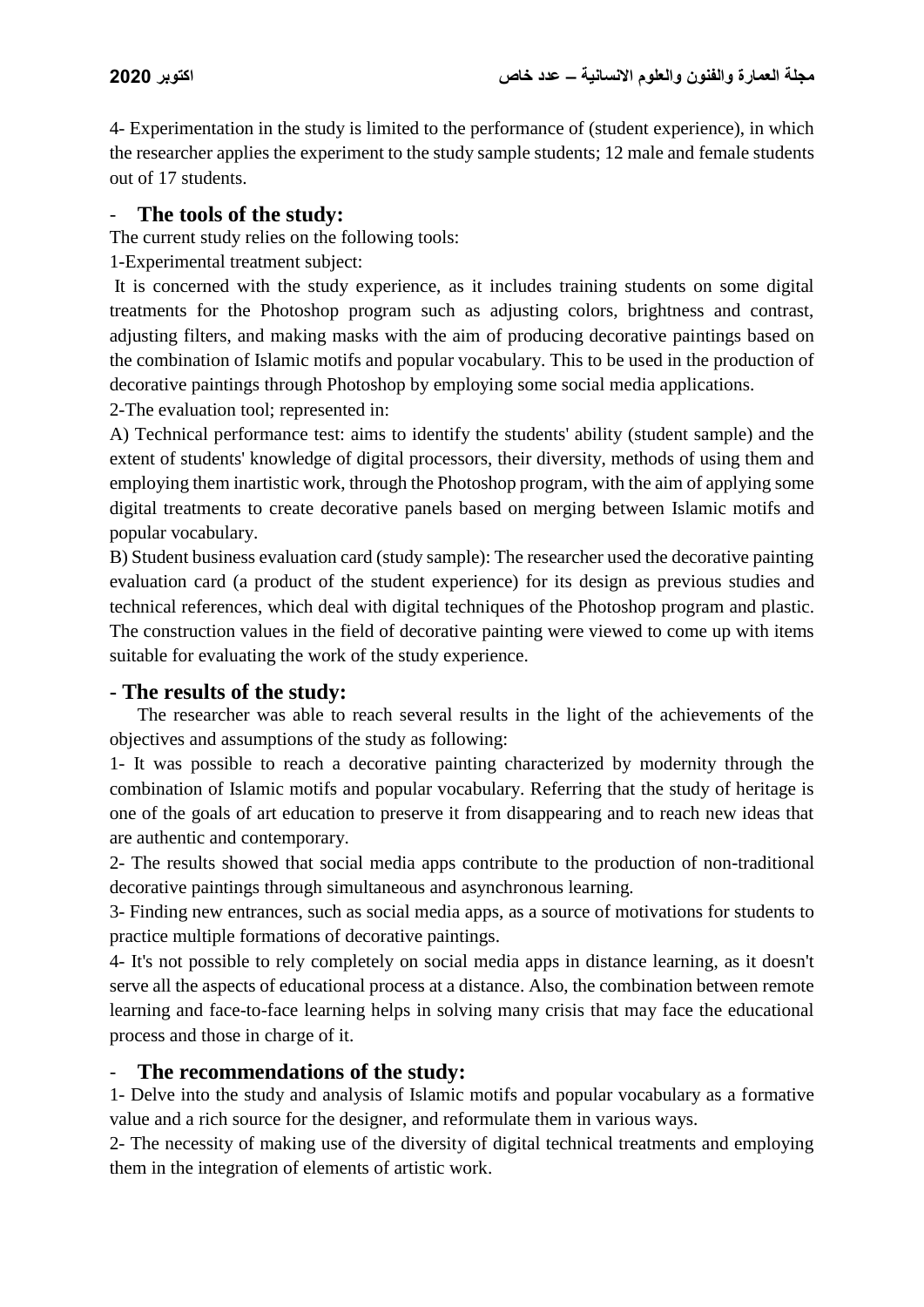3- Supporting the use of social media apps in teaching methods in order to increase the learner's motivation towards acquiring many new skills.

4- Paying attention on training university professors on such methods of education, to contribute with distinguished application in the field of decorative designs inside and outside the university walls.

## **References:**

1- Ahmed Mohamed Abdelkerem:2012, nozom tasmeem elfonon elbasareya, tab3a 1Atlas ll nashr w el2entag El3alami, Masr.

2- Esmail Shawqi Esmail : mada5el tagrebeya lmo3lagat w 7olool tashkeleya motanawe3a l bena2 el lo7a elzokhrofeya 3la asas handasi mowa7ad ,derasat trbaweya w egtma3eya, mogalad 9, 3dd 1, koleyat eltarbeya, game3at Helwan

[file:///C:/Users/Dream/Downloads/0201-000-039-014%20\(1\).pdf](file:///C:/Users/Dream/Downloads/0201-000-039-014%20(1).pdf) 

3- Ashraf Fathi ElDaba:2015: elbena2 el tasmimi lltekrarat fe elmokarnasat eleslamia kamad5al tagreby l esra2 eltasmem fe ello7a elzokhrofeya.

4- Basma Mortada Mohamed Fodah:2019, fa3eleyt damg el3anaser elgerafekeya fe elta3leem elelectoroni

5- Gaber AbdelHameed w Ahmed Khairy Qazem:2002, manaheg elba7s fe eltarbeya w 3elm elnafs, dar elnahda el3arabeya, ElQahera

6**-** Dalya Abdelmenam AbdelAziz: 2018, ElDalala ElRamzeya fe ElFonon ElSha3beya kmasdar ebda3i fe Elgdareyat Elkhazafeya

 7- Zynab Aly Ibraheem:1987, tatabo3 elseyaghat eltashkeleya l mofrada nabateya warakeya fe elfan eleslami kmadkhal l tasmeem lw7at zokhrofeya mosata7a, resalet magester, koleyat ElTarbeya ElFaneya, gam3et Helwan

<https://0811v05js-1106-y-https-repository-ekb-eg.mplbci.ekb.eg/handle/ekb/54726> 8-AbdelAll Abdullah ElSayed:2018, taqweem mawaqe3 el internet lt3leem ellogha el3arabiya lgheer elnatqeen beha fe do2 elm3ayeer eltrbaweya w elfaneya llt3leem elelectrony 3n bo3d, almagala eltrbaweya, koleyat eltrbeya, game3et elMansoura, 3dd 56 December.

9- Ezz Hasan AbdelFatah:2008, moqadema fe ele7sa2 elwasfi w elestedlali bstekhdam SPSS, elgoz2 eltalet mawdo3at mo5tara 5awarezm el3elmeya nasheroon w maktabat, , Jeddah

[https://akhbarelyom.com/news/newdetails/3033107/1/%D8%A7%D9%84%D8%AA%D8%B](https://akhbarelyom.com/news/newdetails/3033107/1/%D8%A7%D9%84%D8%AA%D8%B9%D9%84%D9%8A%D9%85-%D9%81%D9%89-%D8%B2%D9%85%D9%86-%D9%83%D9%88%D8%B1%D9%88%D9%86%D8%A7) [9%D9%84%D9%8A%D9%85-%D9%81%D9%89-%D8%B2%D9%85%D9%86-](https://akhbarelyom.com/news/newdetails/3033107/1/%D8%A7%D9%84%D8%AA%D8%B9%D9%84%D9%8A%D9%85-%D9%81%D9%89-%D8%B2%D9%85%D9%86-%D9%83%D9%88%D8%B1%D9%88%D9%86%D8%A7)

[%D9%83%D9%88%D8%B1%D9%88%D9%86%D8%A7](https://akhbarelyom.com/news/newdetails/3033107/1/%D8%A7%D9%84%D8%AA%D8%B9%D9%84%D9%8A%D9%85-%D9%81%D9%89-%D8%B2%D9%85%D9%86-%D9%83%D9%88%D8%B1%D9%88%D9%86%D8%A7)

10- Alaa AbdelWahab:2020, bawabet 2khbar elyoom, elt3leem fe zaman corona [file:///C:/Users/Dream/Downloads/0201-000-032-023%20\(1\).pdf](file:///C:/Users/Dream/Downloads/0201-000-032-023%20(1).pdf)

11- Aly ElSayed Zalat w 2akharoon:2013, tasmemat zokhrofeya mobtakara mostaw7ah mn el fan eleslami w asaleeb tnfezha 3la malabes elatfal

12- Foad Ahmed Shalal:2015, tanawo3 elmo3alagat elteqaneya fe tasmeem elkirafiki elraqami, megelat koleyat ElTarbeya ElAsaseya, mogalad21, el3dd89

13- Vivyan Faheem ElSayed Ahmed: 2019, elmofradat eltashkeleya fe mokhtarat mn elfan elsha3bi w tawzefha fe tasmem 2kmeshat elmo3alaQat elmatbo3a, mgalat elfonon w el3olom eltatbeqeya, mogalad 6, 3dd 2, koleyat elfonon eltatbeqeya, game3at Demyat